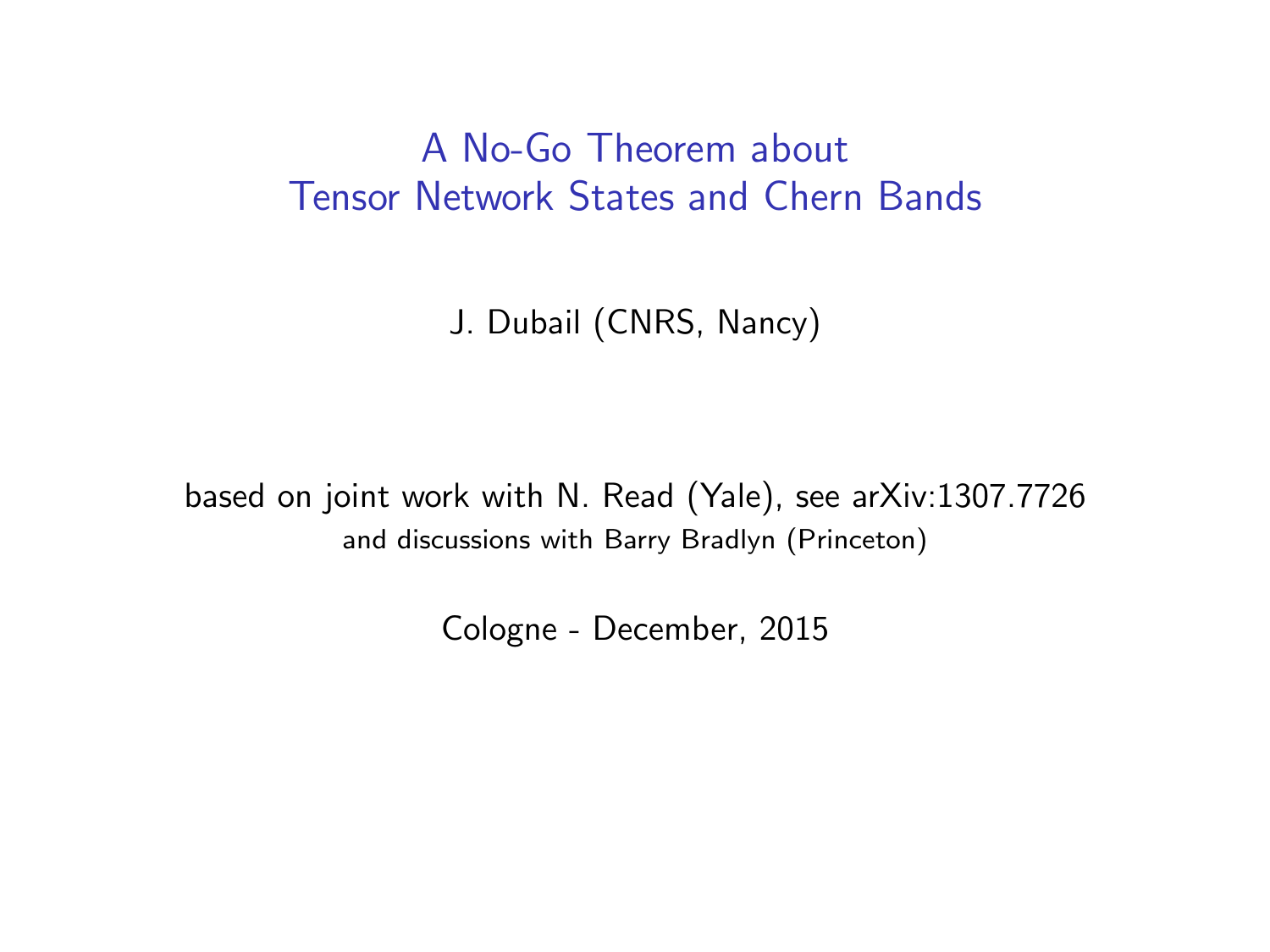## **Outlook**

 $\blacktriangleright$  (i) what is a Tensor Network State, (ii) what is a Chern band

 $\triangleright$  motivation and statement of the theorem

 $\blacktriangleright$  sketch of the proof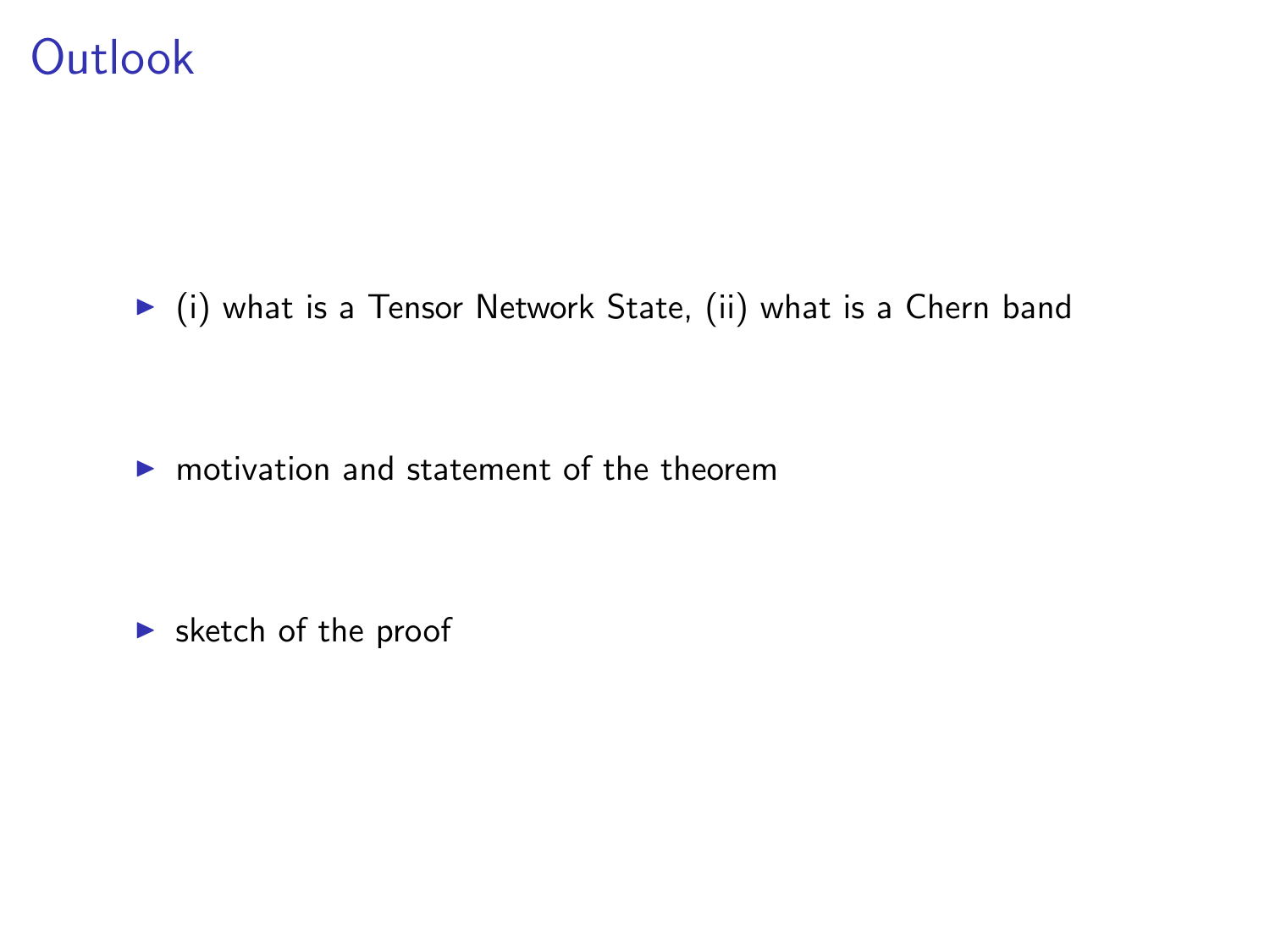Crash course on Tensor Network States (or TPS, or PEPS)

► Hilbert space: 
$$
\mathcal{H} = \bigotimes h_x = h^{\otimes L^2}
$$
,  $x = \vec{x} \in \vec{u} \mathbb{Z}_L + \vec{v} \mathbb{Z}_L$   
and *h* is finite-dim.

▶ vector space  $V$ , (dim  $V < \infty$ ), for each lattice edge and dual vector space  $V^*$ , and canonical pairing

$$
pair: V \otimes V^* \to \mathbb{C}
$$

 $\blacktriangleright$  pick one tensor

$$
T_x \in h \otimes V \otimes V^* \otimes V \otimes V^* = h_x \otimes V_{x+u/2} \otimes V_{x-u/2}^* \otimes V_{x+v/2} \otimes V_{x-v/2}^*
$$

**•** one gets a translation-invariant  $(T_x = T)$  state:

$$
|\psi\rangle = \text{pair}\left[\bigotimes_{x} T_{x}\right] \in \mathcal{H}.
$$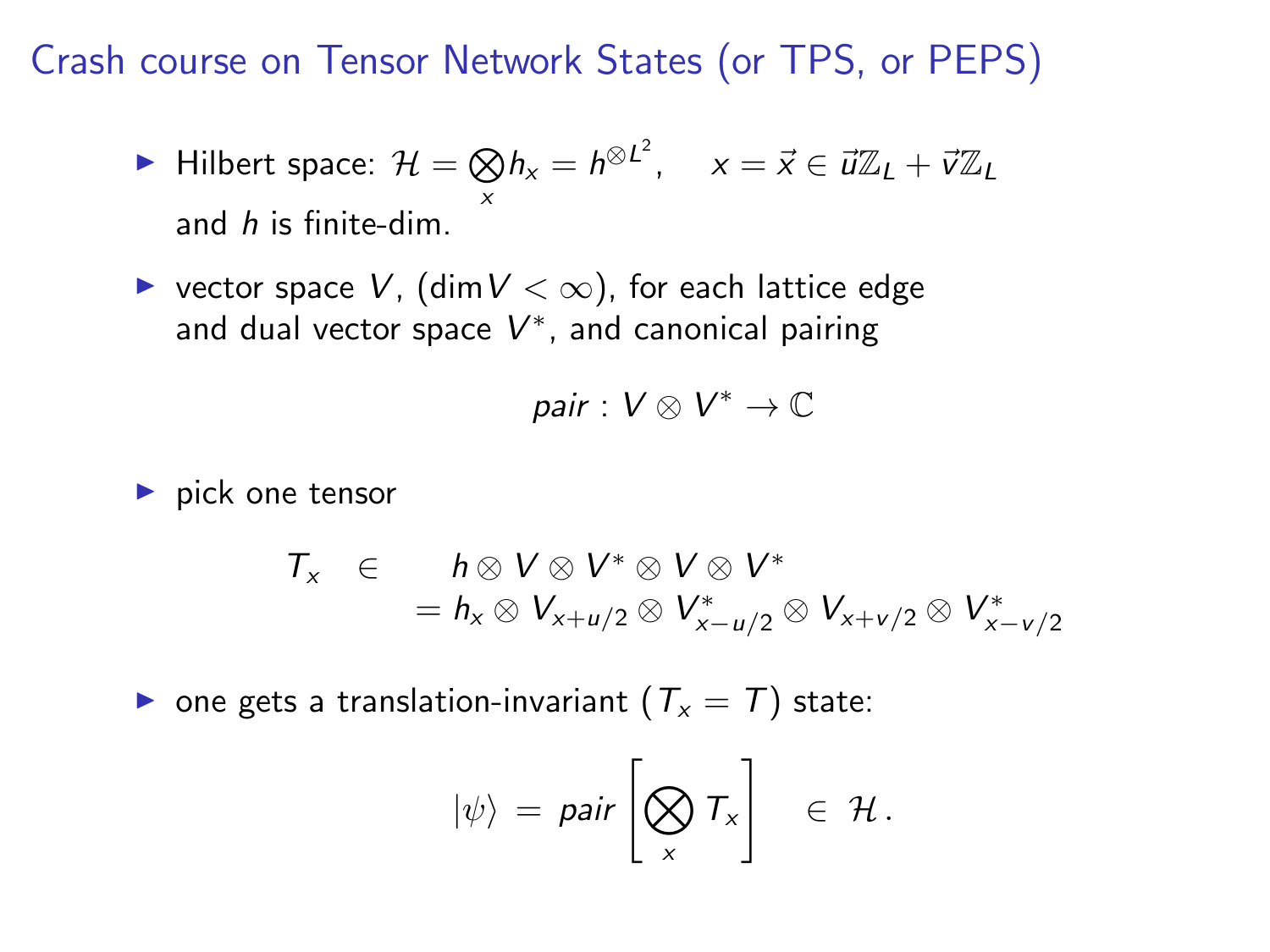Crash course on TNSs (or TPS, or PEPS)

what it means:

physical degrees of freedom



auxiliary degrees of freedom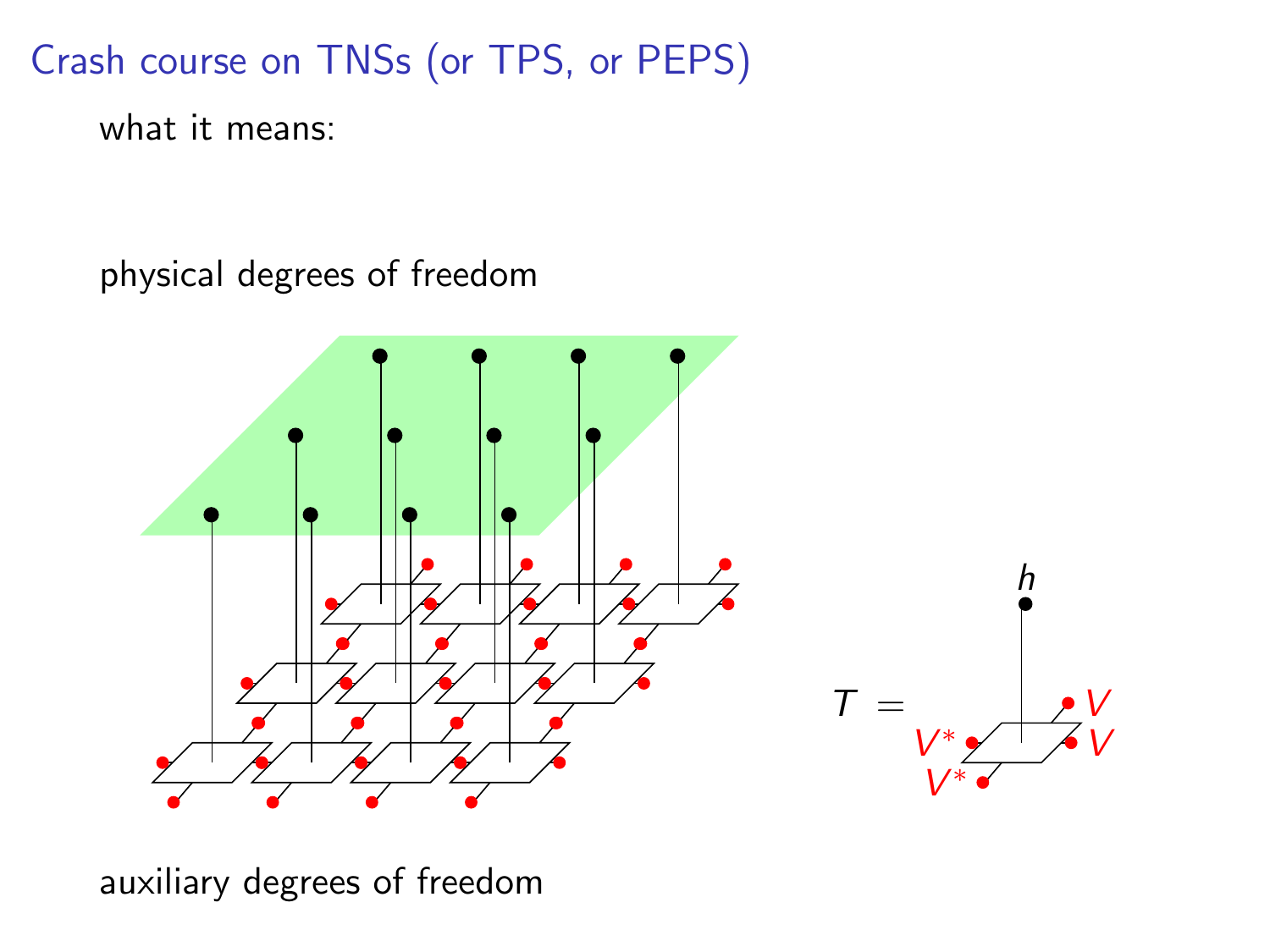# Chern band

 $\triangleright$  keep things simple: example with only two orbitals per site

$$
\mathit{h}=\mathit{span}\left(\left|0\right\rangle, c_{1}^{\dagger}\left|0\right\rangle, c_{2}^{\dagger}\left|0\right\rangle, c_{1}^{\dagger}c_{2}^{\dagger}\left|0\right\rangle\right)
$$

 $\blacktriangleright$  single-particle space:  $span\left(c_1^\dagger\ket{0}, c_2^\dagger\ket{0}\right)\simeq \mathbb{C}^2.$ 

**►** there is one such space  $\mathbb{C}^2$  for each  $k \in BZ$  (Brillouin zone)

$$
BZ\times\mathbb{C}^2
$$

which is a trivial complex bundle.

- $\triangleright$  a 'band' is a rank-1 subbundle of this trivial bundle
- $\triangleright$  locally generated by (locally non-vanishing) section

$$
k \quad \mapsto \quad u_k c_{1k}^\dagger \, |0\rangle + v_k c_{2k}^\dagger \, |0\rangle \, \propto \, \exp(\tfrac{v_k}{u_k} c_{2k}^\dagger c_{1k}) c_{1k}^\dagger \, |0\rangle
$$

 $\triangleright$  if the subbundle is non-trivial (as a complex bundle), it is called a Chern band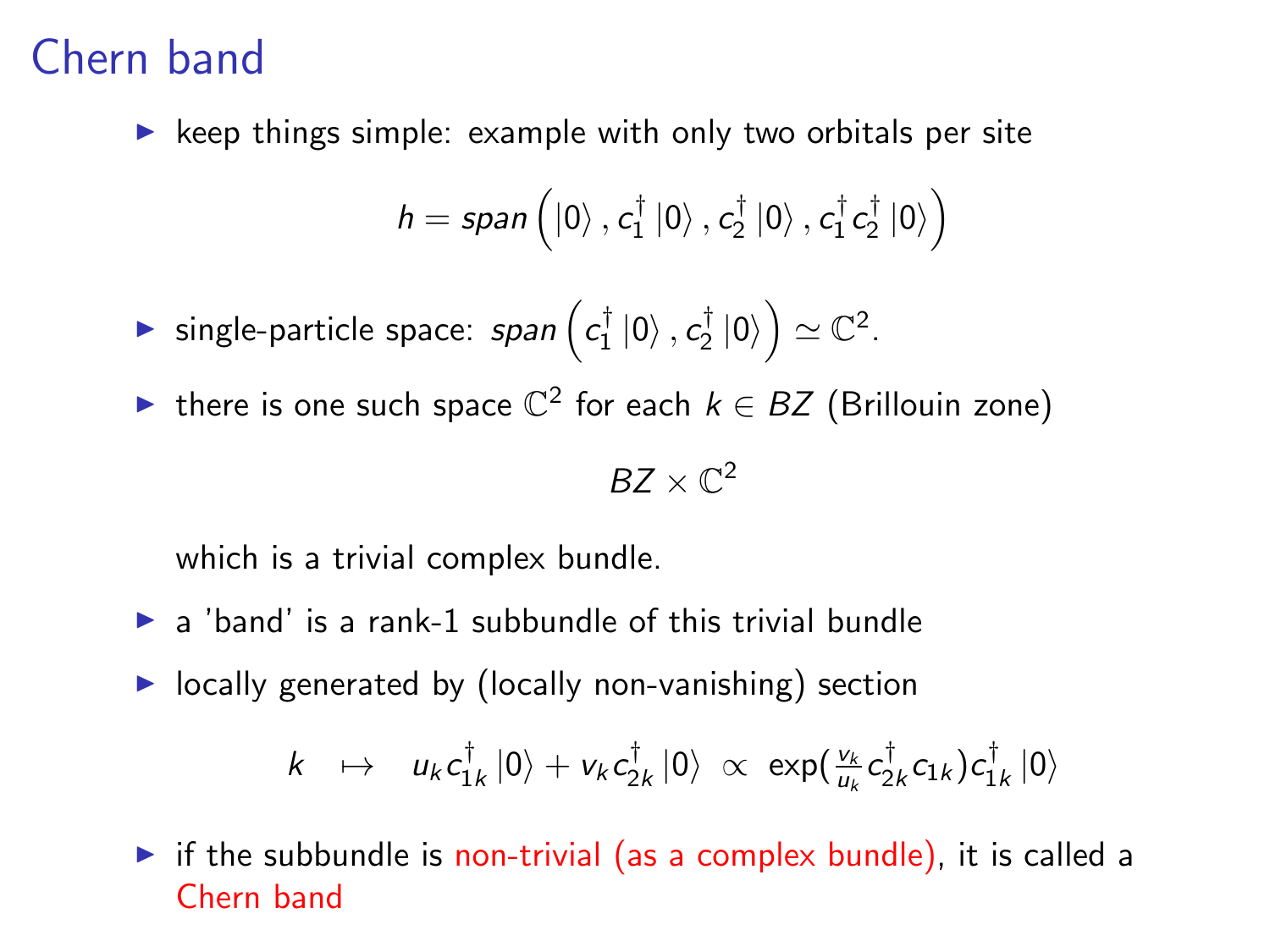# Chern band

 $\triangleright$  keep things simple: only two orbitals per site

$$
\textit{h}=\textit{span}\left(c_{1}\left|1\right\rangle ,\left|1\right\rangle ,c_{2}^{\dagger}c_{1}\left|1\right\rangle ,c_{2}^{\dagger}\left|1\right\rangle \right)
$$

 $\blacktriangleright$  single-particle space: span  $\left(\ket{1}, c_2^\dagger c_1 \ket{1}\right) \simeq \mathbb{C}^2.$ 

**►** there is one such space  $\mathbb{C}^2$  for each  $k \in BZ$  (Brillouin zone)

$$
BZ\times\mathbb{C}^2
$$

which is a trivial bundle.

- $\blacktriangleright$  a 'band' is a subbundle of this trivial bundle
- $\blacktriangleright$  locally generated by a section

$$
k\;\;\mapsto\;\;\exp(g_kc^\dagger_{2k}c_{1k})\ket{1}
$$

 $\triangleright$  if the rank-1 subbundle is non-trivial (as a complex bundle), it is called a Chern band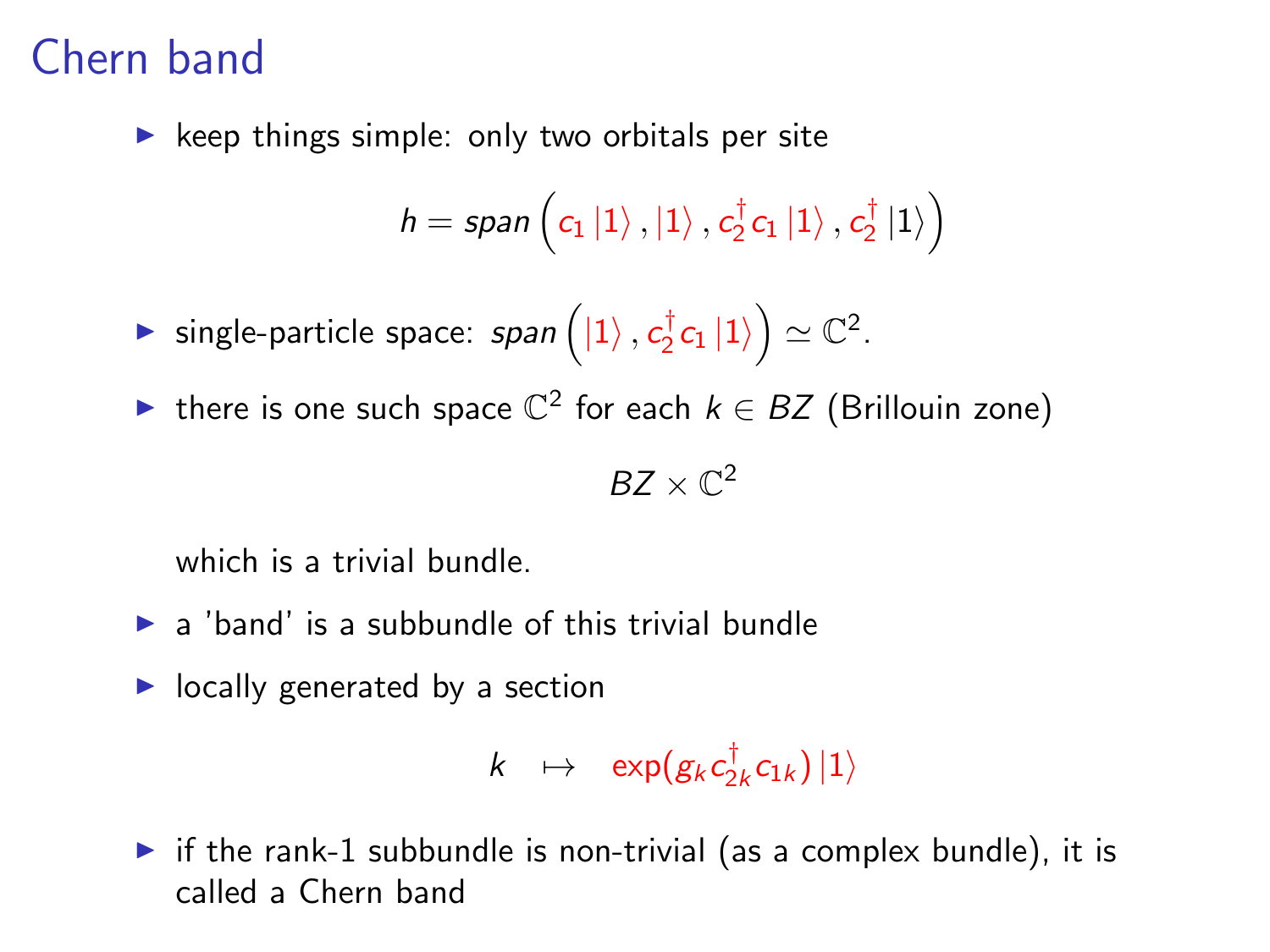## Question

is it possible to find a TNS  $|\psi\rangle$  which is a filled Chern band?

#### Why do we care?

- $\triangleright$  tremendous success of Matrix Product States in 1d: provide enough variational freedom to capture all gapped ground states, explain the success of DMRG, TEBD, etc., allow for complete classification of (symmetry protected) topological phases, etc.
- it is hoped that such results extend to  $d > 1$  with TNSs
- In however, it is unclear whether TNSs can represent all kinds of gapped ground states. Some theories with anomalous edges seem to not admit TNS representatives. A Chern band in  $d$  dimension is one simple example of those.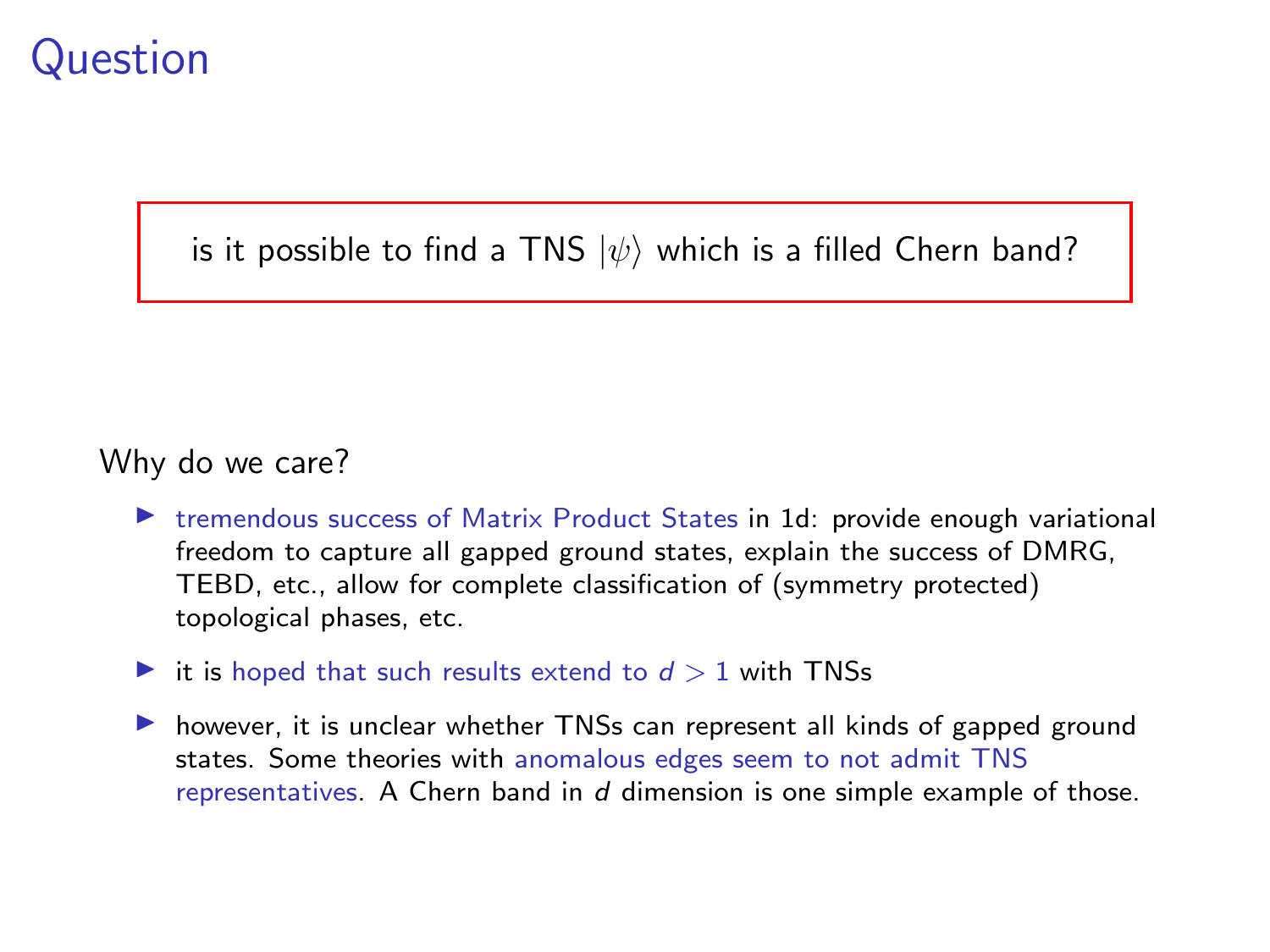## What can or cannot be done with TNS





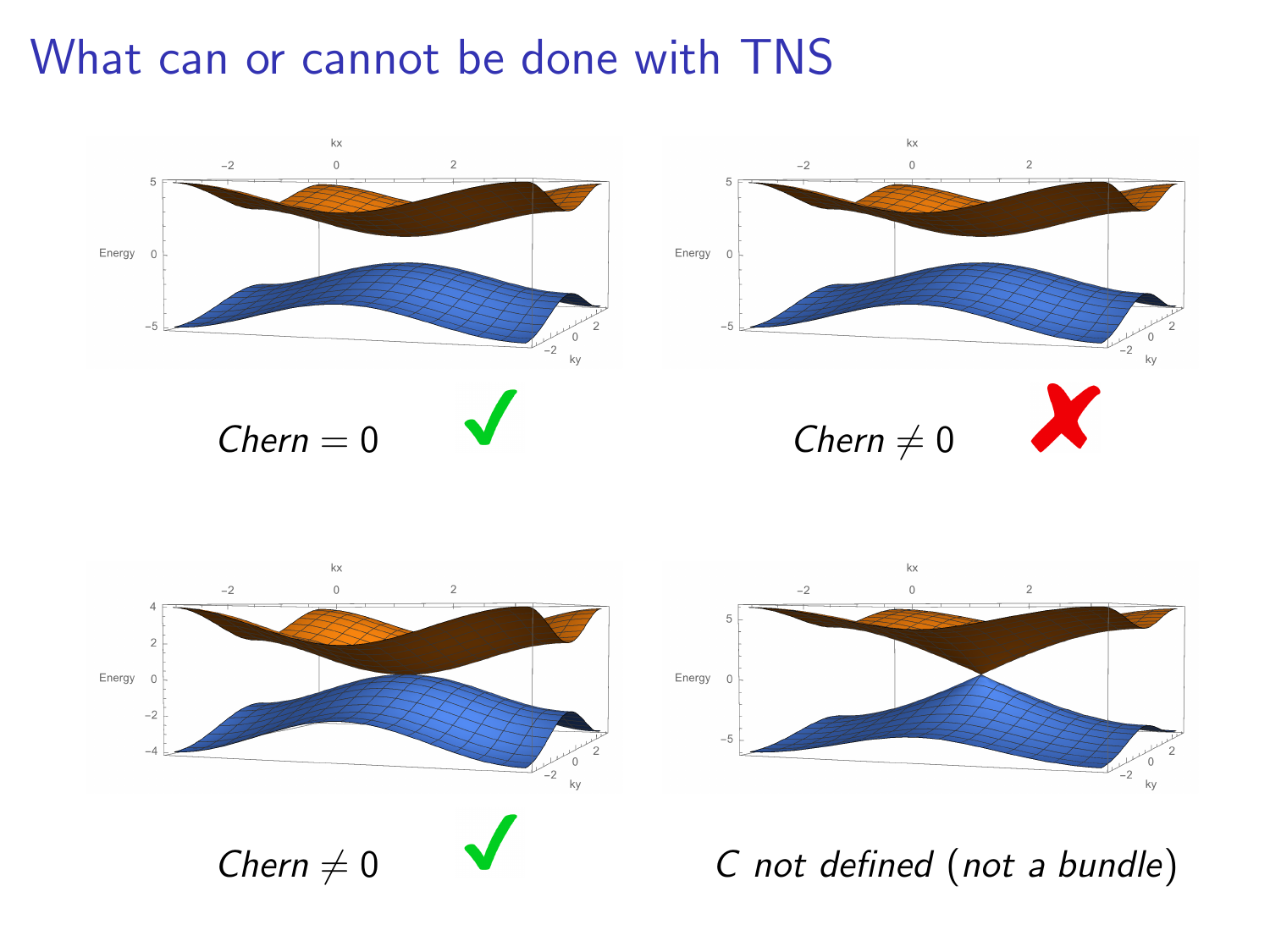### How do we do it?

 $\triangleright$  goal: construct a TNS which, when written in *k*-space, is

$$
|\psi\rangle \, \propto \, \exp\left(\sum_k g_k c_{2k}^\dagger c_{1k}\right) |1\rangle
$$

► fermions  $\Rightarrow$  use  $\mathbb{Z}_2$ -graded vector space  $V = V_{even} + V_{odd}$ . Equivalently, one can use Grassmann variables:



► the 'tensor'  $T \in h \otimes V^* \otimes V \otimes V^* \otimes V$  must be 'even', and gaussian. For example:

$$
\mathcal{T}_x = e^{\xi_{x+u/2}\xi_{x-u/2} + (1-i)\xi_{x+v/2}\xi_{x-u/2}} e^{\sqrt{3}\xi_{x-v/2}c_{2x}^\dagger + (\xi_{x-v/2} - \xi_{x+u/2})c_{1x}}
$$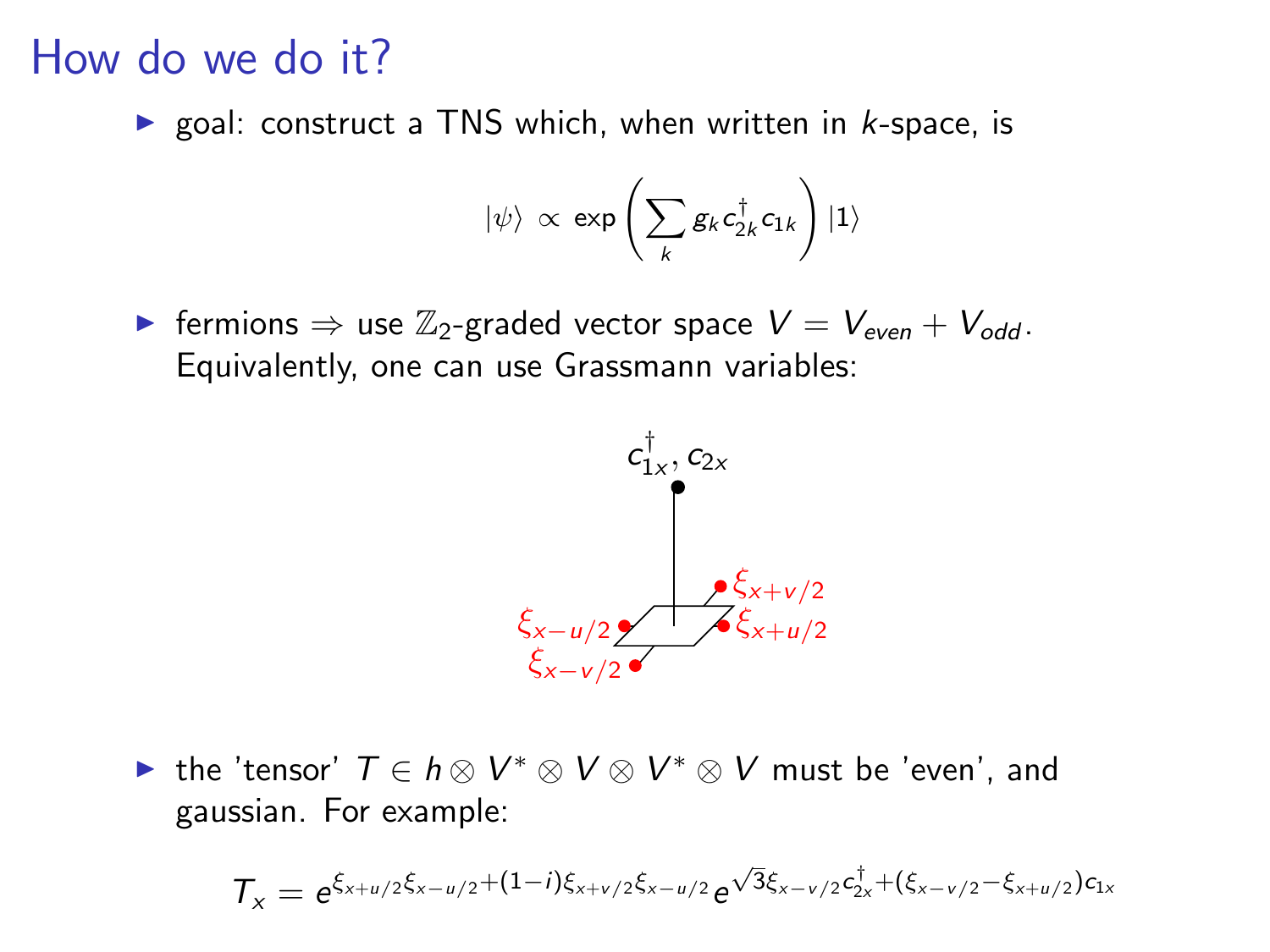In multiplying all the  $T_x$ 's and integrating out the Grassmann variables,

$$
\begin{array}{lcl} |\psi\rangle & = & \displaystyle \int [d\xi] \prod_x \mathcal{T}_x = \int [d\xi] \exp\left(\sum_x \xi_{x+u/2} \xi_{x-u/2} + \dots + \xi_{x-u/2} c_{2x}^\dagger + \dots\right) \\ \\ & = & \displaystyle \int [d\xi] \exp\left(\sum_k e^{ik_x} \xi_k \xi_{-k} + \dots + \xi_k c_{2k}^\dagger + \dots\right) \\ \\ & = & \displaystyle \exp\left(\sum_k g_k c_{2k}^\dagger c_{1k}\right) |1\rangle \end{array}
$$

**E** consequence of  $|\psi\rangle$  being a TNS:

$$
g_k = v_k/u_k, \qquad u_k, v_k \in \mathbb{C}[e^{ik_x}, e^{ik_y}]
$$

(ratio of two polynomials in  $e^{ik_x}$ ,  $e^{ik_y}$ ). The converse is also true: if  $g_k$  is ratio of polynomials, then  $\ket{\psi} = e^{\sum g c^\dagger_j c_1}\ket{1}$  is a TNS.

**ightarroon** an example that is a Chern band?  $g_k = \frac{\sin k_x - i \sin k_y}{\sin^2 k_x + \sin^2 k_y + (2 - \cos k_y)}$  $\sin^2 k_x + \sin^2 k_y + (2 - \cos k_x - \cos k_y)^2$ does the job (gives Chern number one, but is gapless).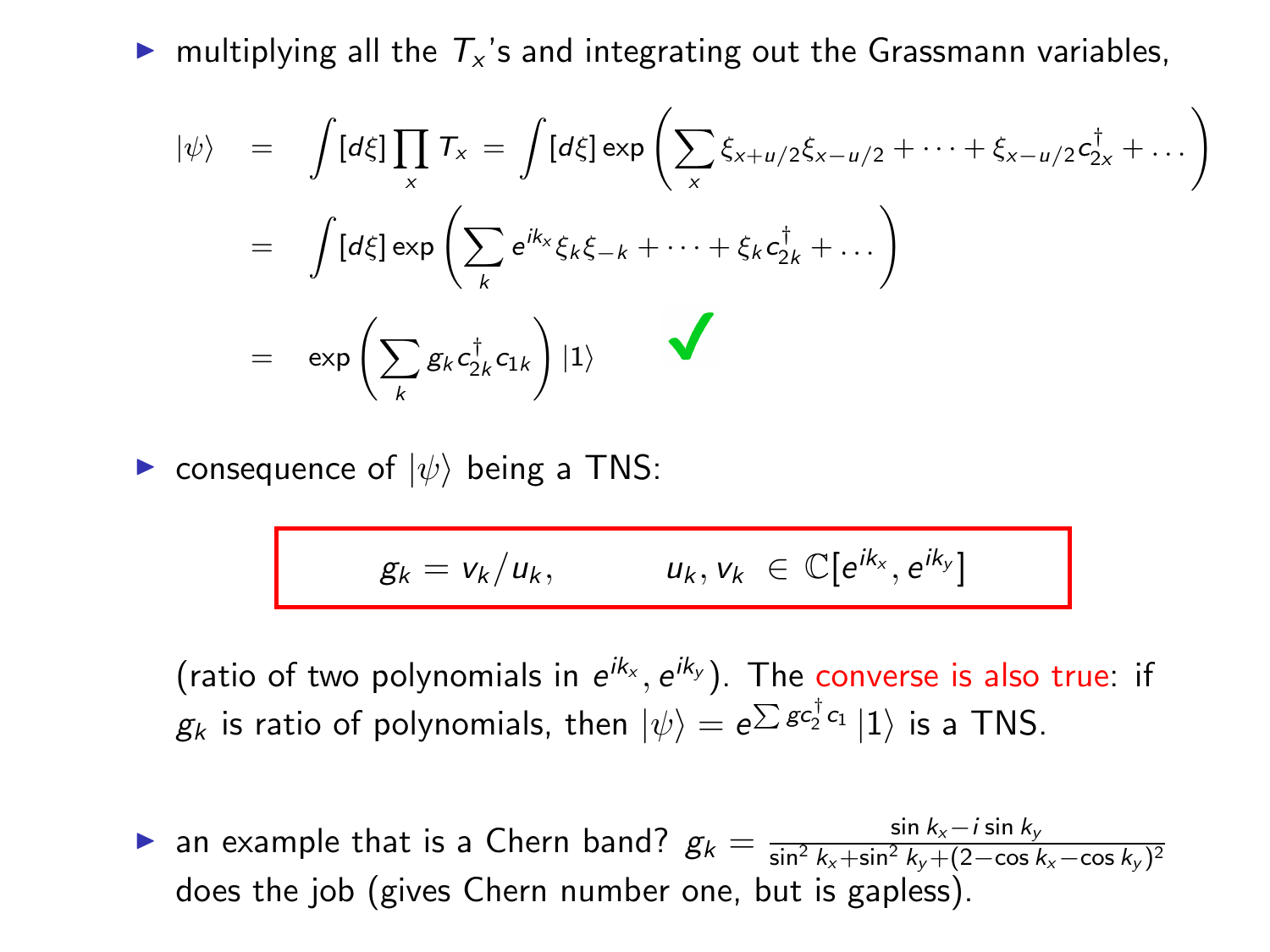the No-Go Theorem (arbitrary dimension  $d$  and number of bands)

### in physics language:

Thm: if a translation-invariant free-fermion state  $|\psi\rangle$  is

1. a TNS

2. the ground state of a local, gapped Hamiltonian then it is in a topologically trivial phase.

### in mathematical language:

Thm: if a vector bundle over the  $d$ -dim torus is

- 1. a polynomial<sup>∗</sup> bundle
- 2. an analytic<sup>∗</sup> bundle

then it is topologically trivial as a complex vector bundle.

<sup>∗</sup> non-standard notions to be defined on next slides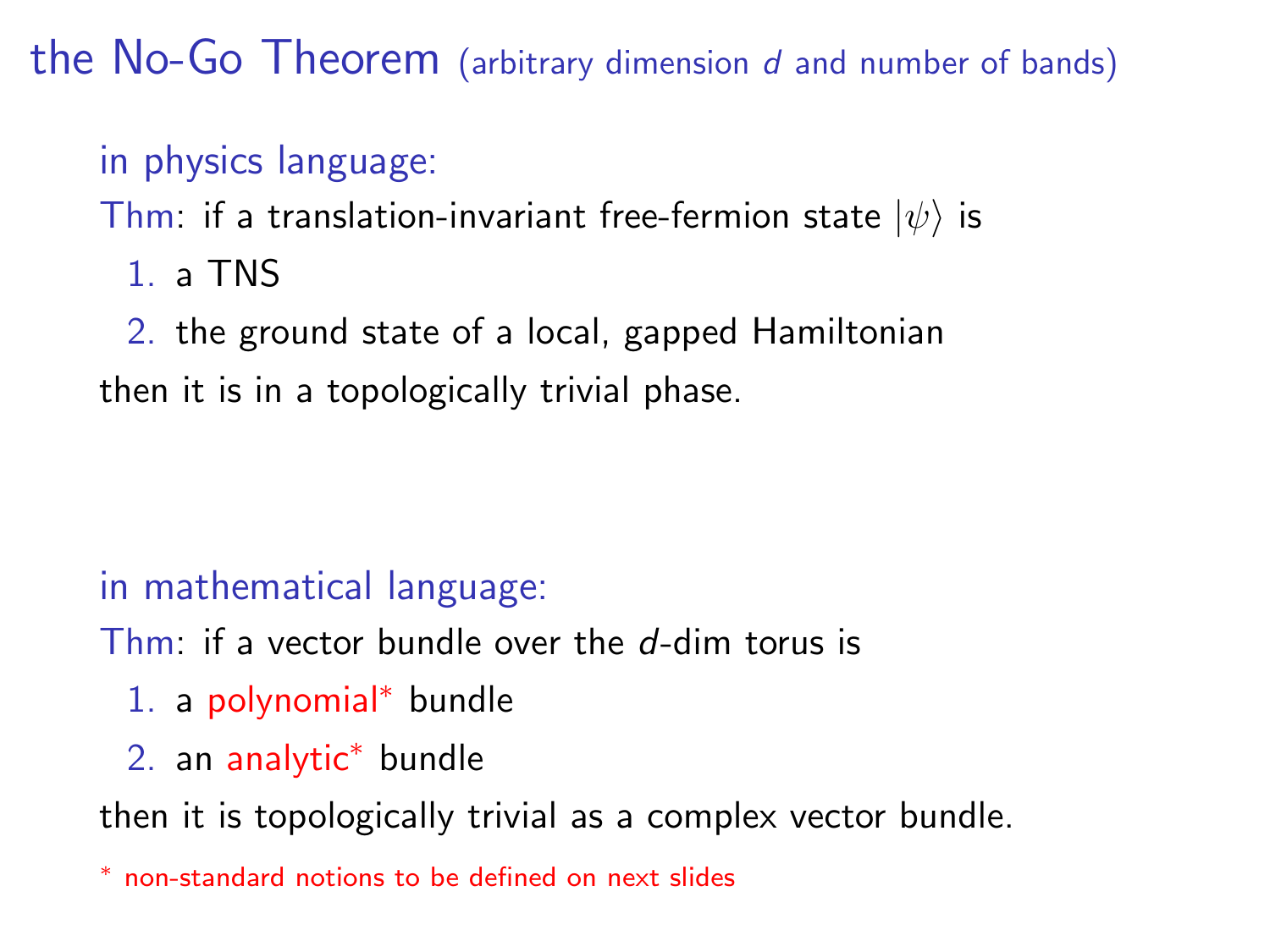### def. 1: analytic bundles

- $\blacktriangleright$  def: a section of  $T^d \times \mathbb{C}^n$  with components that are (real-) analytic in  $k_1, k_2, \ldots, k_d$  in a neighborhood of  $k_0$  is said to be analytic in the neighborhood.
- $\blacktriangleright$  def: a rank-m sub-bundle of  $\mathcal{T}^d\times \mathbb{C}^n$  is said to be analytic in a neighborhood of  $k_0$  if it possesses m linearly-independent analytic sections in the neighborhood
- $\triangleright$  physically: a (free-fermion, transl. inv.) state is the ground state of a local, gapped Hamiltonian iff the corresponding bundle is analytic everywhere in the Brillouin Zone.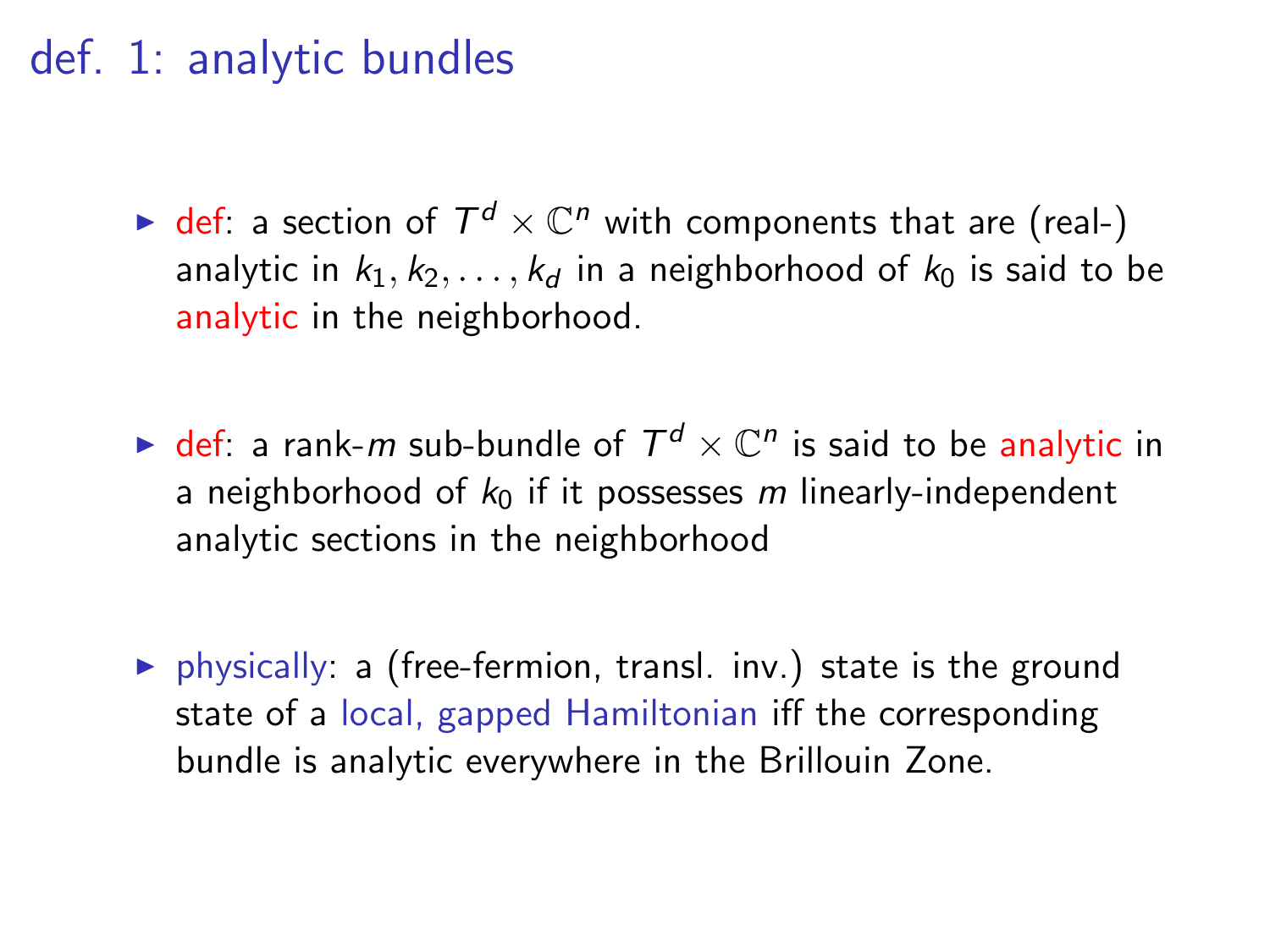### def. 2: polynomial bundles

**If** a state  $|\psi\rangle$  for m filled bands, written in the form

$$
|\psi\rangle \propto \exp\left(\int \frac{d^dk}{(2\pi)^d}\sum_{\alpha\overline{\alpha}}g_{k\alpha\overline{\alpha}}c_{k\overline{\alpha}}^\dagger c_{k\alpha}\right)|11\cdots,00\cdots 0\rangle
$$

is a TNS iff  $g_k$  is an  $m \times (n - m)$  matrix with entries that are ratios of polynomials in  $R = \mathbb{C}[e^{ik_1}, \ldots, e^{ik_d}]$  (polynomial ring in d var.)

 $\blacktriangleright$  def: a sub-bundle of  $\mathcal{T}^d \times \mathbb{C}^n$  that can be obtained from a  $g_k$  with entries that are ratios of polynomials is called a polynomial bundle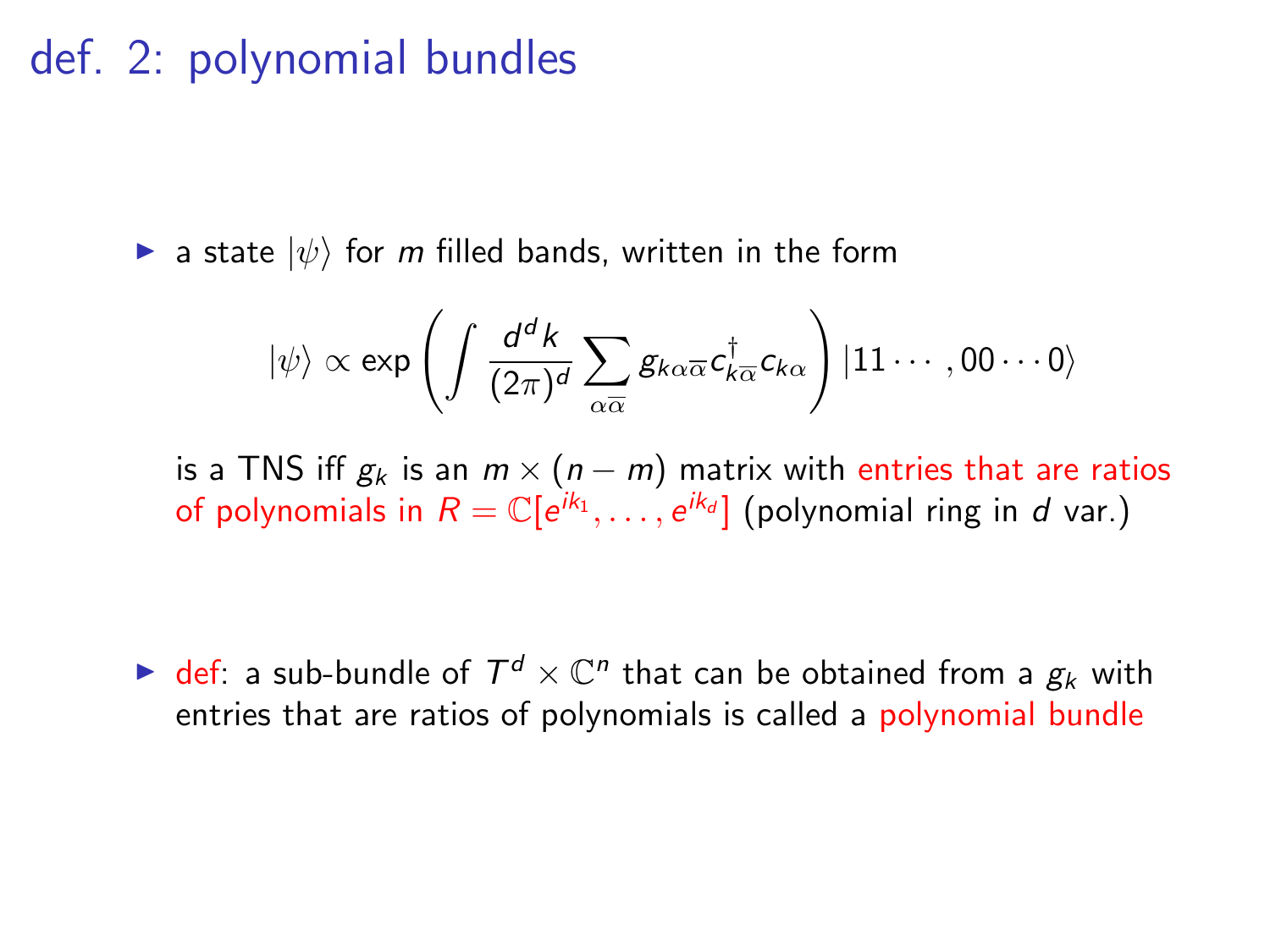$\blacktriangleright$  def: a section of the trivial bundle  $\mathcal{T}^d \times \mathbb{C}^n$  with polynomial comp.

$$
(k_1,\ldots,k_n)\in\mathcal{T}^d\;\mapsto\;\left(\begin{array}{c}P_1\\ \vdots\\ P_n\end{array}\right)\in\mathbb{C}^n\;,\qquad P_j\in R
$$

is called a polynomial section (also a basis-independent prop.)

 $\blacktriangleright$  example:  $d = 2$ ,  $n = 2$ ,  $m = 1$ 

$$
g_k = \frac{\sin k_1 - i \sin k_2}{\sin^2 k_1 + \sin^2 k_2 + (2 - \cos k_1 - \cos k_2)^2}
$$

which defines a rank-1 polynomial bundle with Chern number 1. It has polynomial sections, for instance

$$
k = (k_1, k_2) \mapsto \begin{pmatrix} e^{i2k_1} e^{i2k_2} (\sin^2 k_1 + \sin^2 k_2 + (2 - \cos k_1 - \cos k_2)^2) \\ e^{i2k_1} e^{i2k_2} (\sin k_1 - i \sin k_2) \end{pmatrix} \in R^2
$$

Notice that this section vanishes at  $(k_1, k_2) = (0, 0)$ . In fact, one can show that, in that example, all polynomial sections of the rank-1 bundle vanish at this point.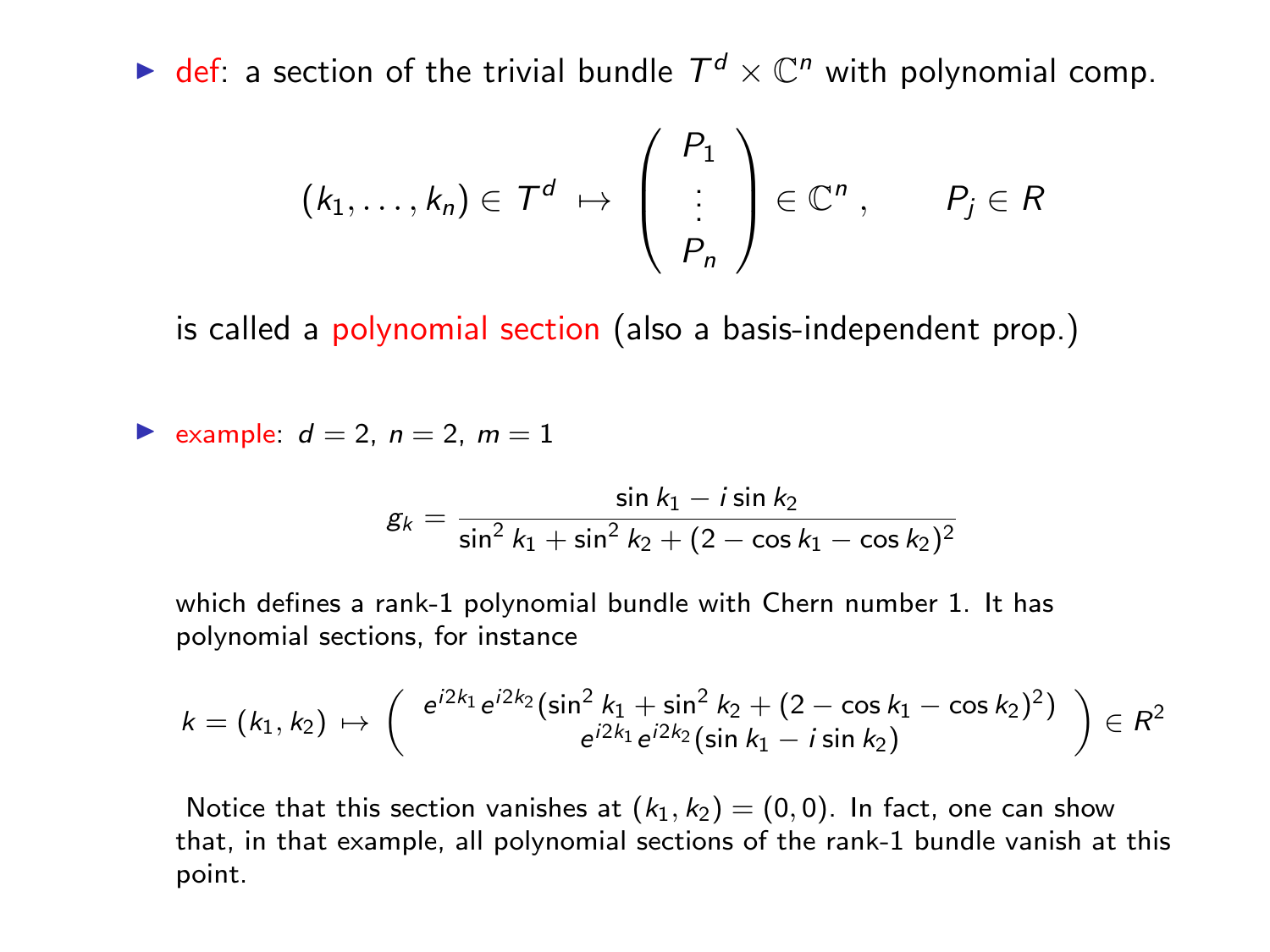Remark: there is some dissymmetry in the definitions: 'polynamiality' is an algebraic/global property, 'analyticity' is a local property. Also, 'analytic bundles' may be locally spanned by analytic sections, while 'polynomial bundles' cannot, in general, be locally spanned by polynomial sections. However:

**Proposition** 

if a polynomial sub-bundle (of rank  $m)$  is analytic at  $k_{0}$ , then there exist  $\emph{m}$  polynomial sections that are linearly independent in a neighborhood of  $k_0$ 

In the above example,  $g_k = \frac{\sin k_1 - i \sin k_1}{\sin^2 k_1 + \sin^2 k_2 + (2 - \cos k_1 - \cos k_2)^2}$ , the bundle is indeed not analytic at  $k = (0, 0)$ , meaning that it cannot be the ground state of a gapped, local Hamiltonian.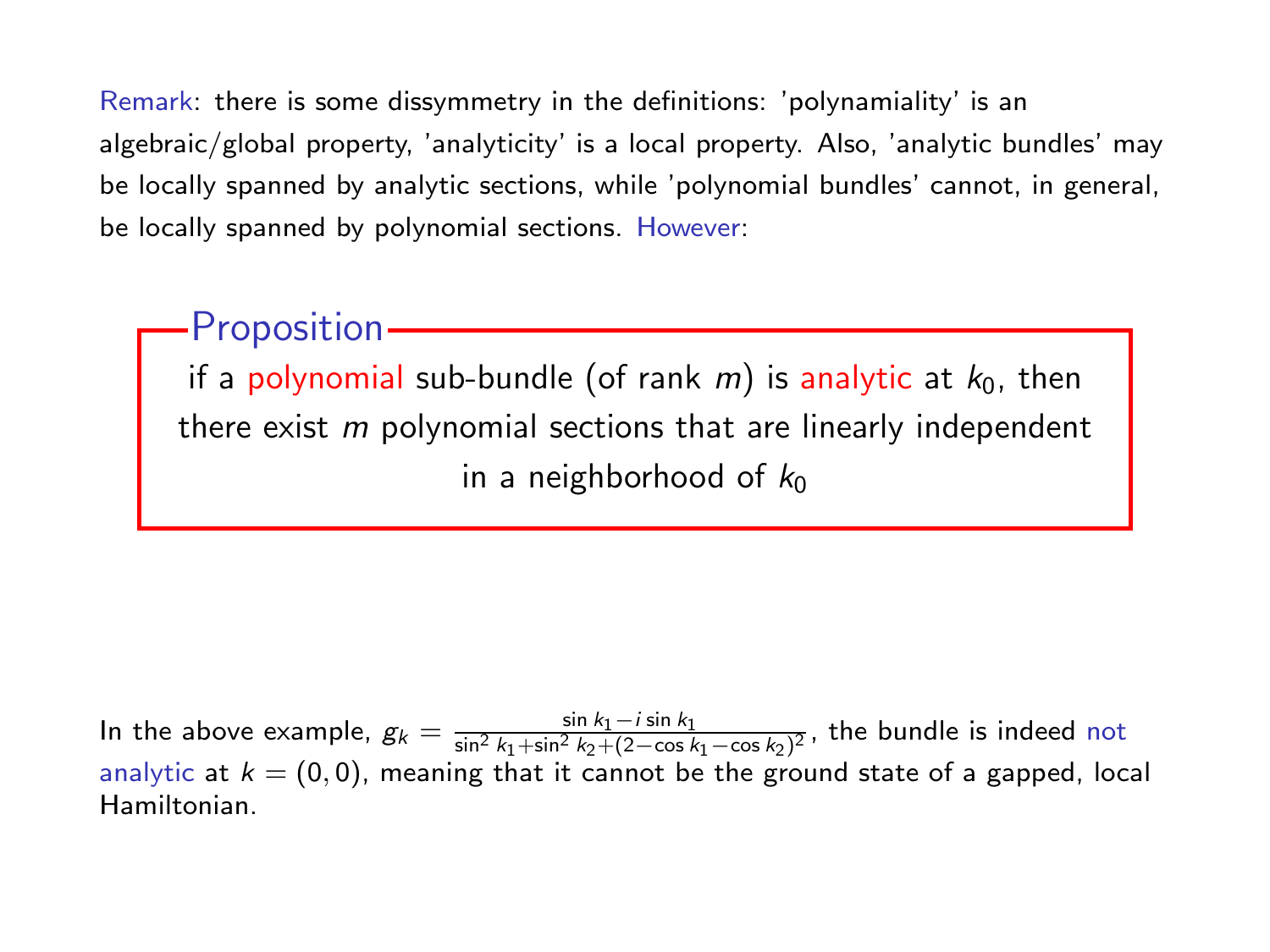## proof of No-Go Thm for a single band

We are ready to prove the No-Go thm in the case  $m = 1$ . We assume that the bundle  $E$  is polynomial and analytic everywhere.

- $\triangleright$  not difficult to exhibit one polynomial section w such that any other polynomial section must be a multiple of w
- In fix some point  $k_0$ . By the Proposition, there exist a non-vanishing polynomial section in a neighborhood of  $k_0$ . This section is a multiple of  $w_k$ , so  $w_k$  cannot vanish at  $k_0$ .
- $\triangleright$  we have exhibited a non-vanishing section, so the bundle is trivial.  $\Box$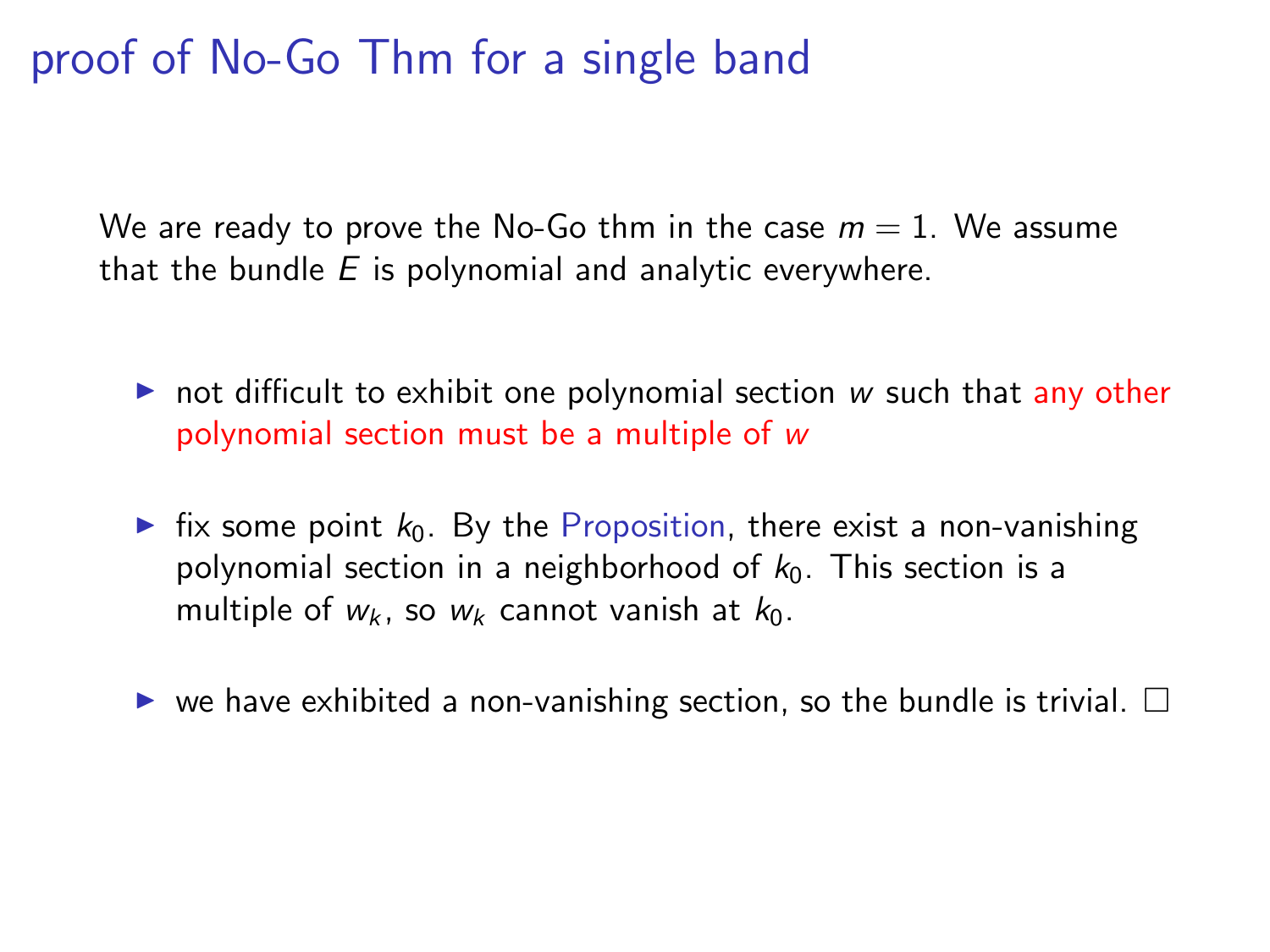general proof (with additional assumption)

Assuming there is a set of m generators  $w_1, \ldots, w_m$  such that any polynomial section is of the form

$$
p_1w_1+\cdots+p_mw_m, \qquad p_j\in R,
$$

one can repeat the previous proof (replacing 'non-vanishing section' by 'linearly-independent sections').

However, the set of polynomial sections is a module over  $R$ , and it might be a non-free module.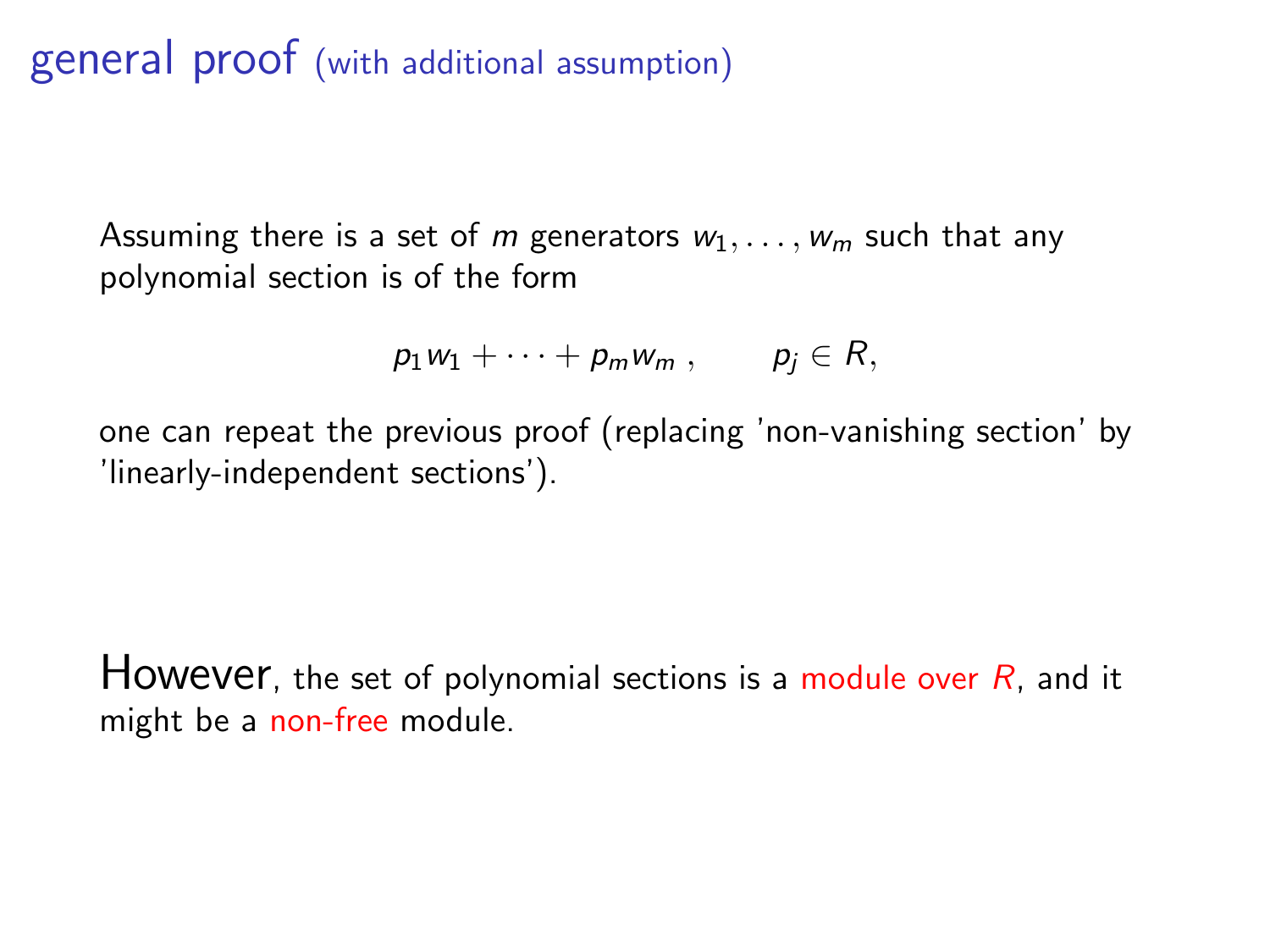Example:  $d = 3$ ,  $n = 3$ ,  $m = 2$ . The sub-bundle E is spanned by two polyn. sections

$$
w_1=\left(\begin{array}{c}0\\-e^{ik_3}\\e^{ik_2}\end{array}\right)\qquad w_2=\left(\begin{array}{c}e^{ik_3}\\0\\-e^{ik_1}\end{array}\right)
$$

Is it true that any polynomial section of E can be written as a combination of  $w_1$  and  $w_2$  with coefficients in  $R = \mathbb{C}[e^{ik_1}, e^{ik_3}, e^{ik_3}]$ ?

No!

$$
w_3=\left(\begin{array}{c}-e^{ik_2}\\e^{ik_1}\\0\end{array}\right)
$$

is not a combination of  $w_1$  and  $w_2$  with coefficients in R. However, any polynomial section is a combination of  $w_1$ ,  $w_2$  and  $w_3$ . One says that  $w_1$ ,  $w_2$ ,  $w_3$  are generators for the module  $M$ , which is a sub-module of  $R^3$ . Notice that the three generators are not linearly independent over R:

$$
e^{ik_1}w_1 + e^{ik_2}w_2 + e^{ik_3}w_3 = 0
$$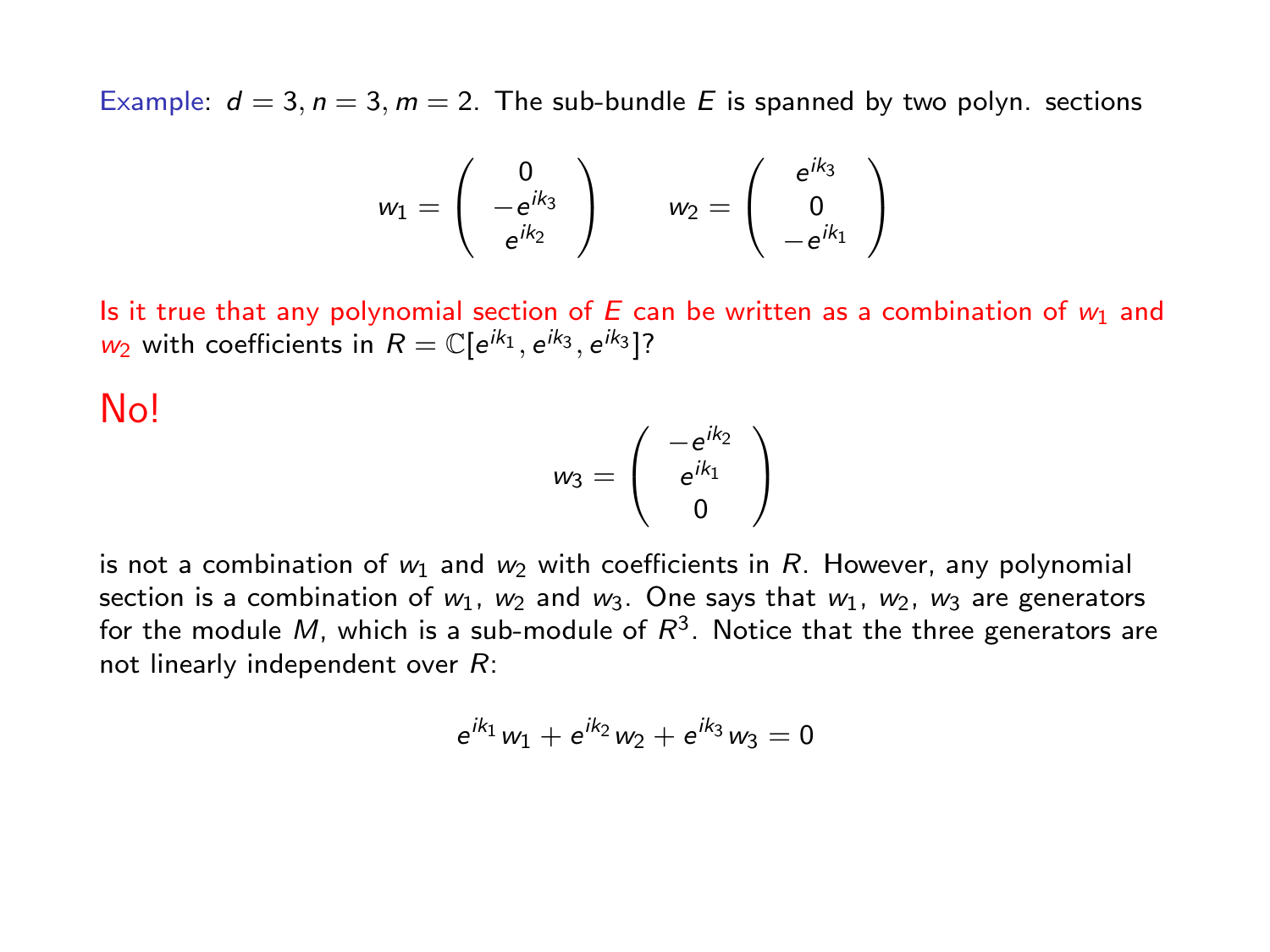equivalently, one has the exact sequence of modules over  $R$ :

$$
\begin{array}{ccc}\n & \left(\begin{array}{c} e^{ik_1} \\ e^{ik_2} \end{array}\right) & \left(\begin{array}{c} w_1, w_2, w_3 \end{array}\right) \\
0 & \xrightarrow{\qquad} R \xrightarrow{\qquad} R^3 \xrightarrow{\qquad} R^3 \xrightarrow{\qquad} M \xrightarrow{\qquad} 0\n\end{array}
$$

The element 
$$
\begin{pmatrix} e^{ik_1} \\ e^{ik_2} \\ e^{ik_3} \end{pmatrix} \in R^3
$$
 is called a **syzygy**.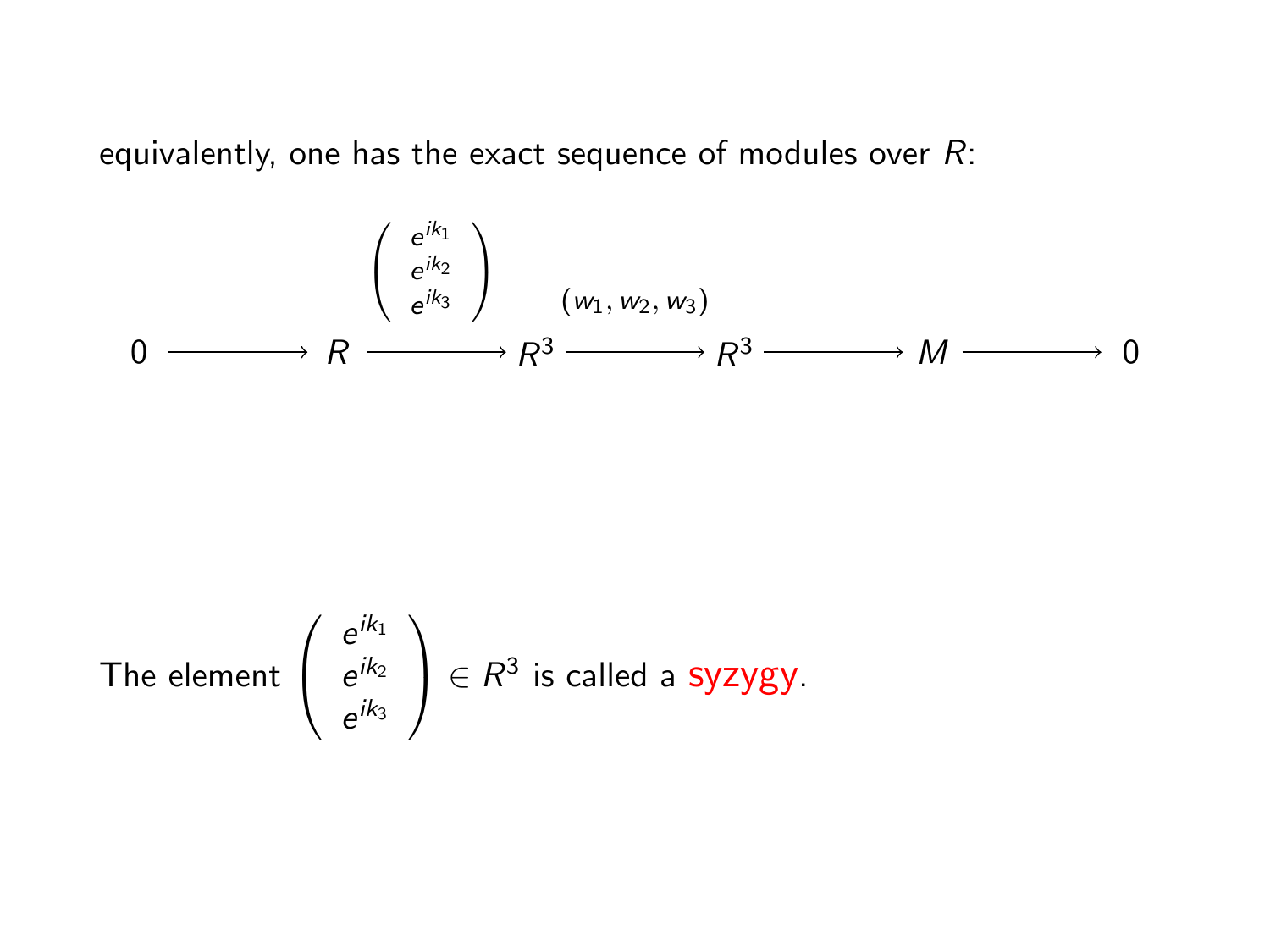What's a SYZYGY? From the web:



#### Syzygy (astronomy)

From Wikipedia, the free encyclopedia

In astronomy, a syzygy / sɪzidʒi/ (from the Ancient Greek suzugos (σύζυγος) meaning, "yoked together"<sup>[2]</sup>) is a straight-line configuration of three celestial bodies in a gravitational system.<sup>[3]</sup>

#### Syzygy (mathematics)

From Wikipedia, the free encyclopedia

For other uses, see Syzygy (disambiguation).

In mathematics, a syzygy (from Greek συζυγία 'pair') is a relation between the generators of a module M.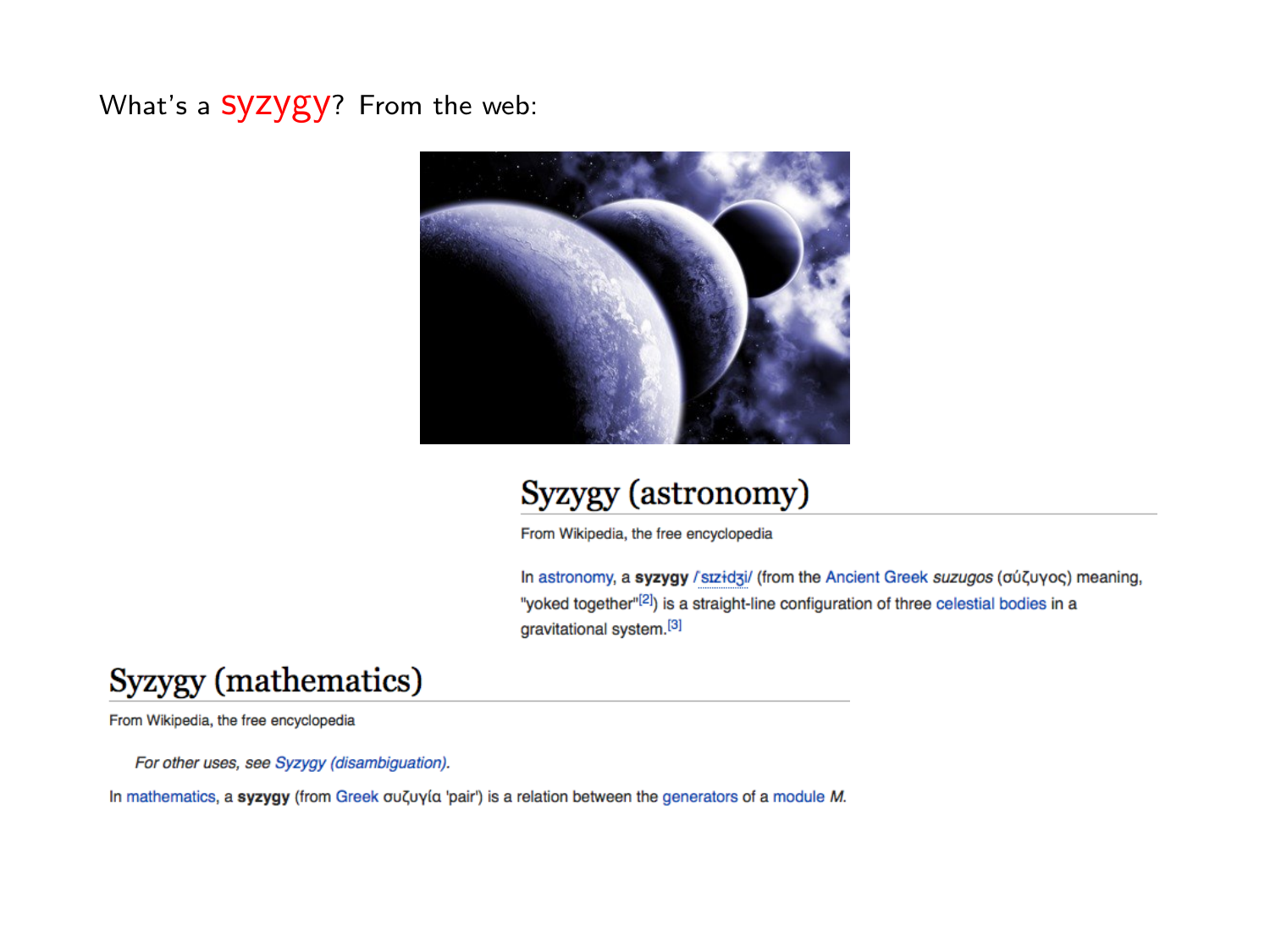The Hilbert syzygy theorem states that every module  $M$  over the polynomial ring  $R$  fits in such an exact sequence

$$
0\longrightarrow R^{n_p}\longrightarrow \ldots \longrightarrow R^{n_2}\longrightarrow R^{n_1}\longrightarrow M\longrightarrow 0
$$

and that the sequence is finite.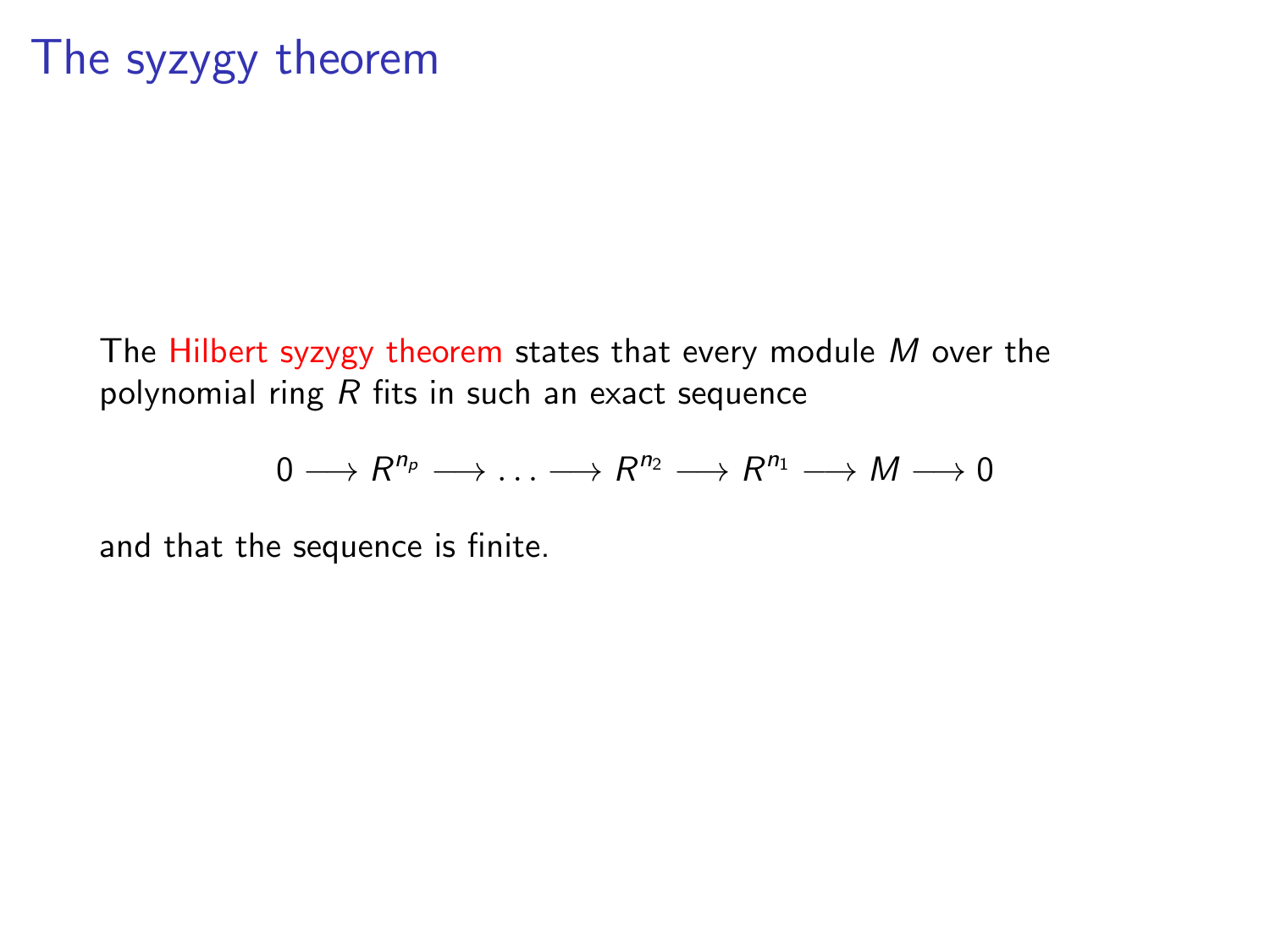## Back to the proof of the No-Go thm

Relying on the analyticity assumption and on the Proposition, it is possible to turn the exact sequence of modules

$$
0\longrightarrow R^{n_p}\longrightarrow \ldots \longrightarrow R^{n_2}\longrightarrow R^{n_1}\longrightarrow M\longrightarrow 0
$$

into an exact sequence of vector bundles,

$$
0 \longrightarrow BZ \times \mathbb{C}^{n_p} \xrightarrow{\phi_p} \ldots \longrightarrow BZ \times \mathbb{C}^{n_2} \xrightarrow{\phi_2} BZ \times \mathbb{C}^{n_1} \xrightarrow{\phi_1} E \longrightarrow 0.
$$

It follows that  $Im(\phi_i)$  is a trivial bundle for all *j*. In particular, the filled band bundle  $E = Im(\phi_1)$  is trivial.

For more details, see the paper: arXiv:1307.7726